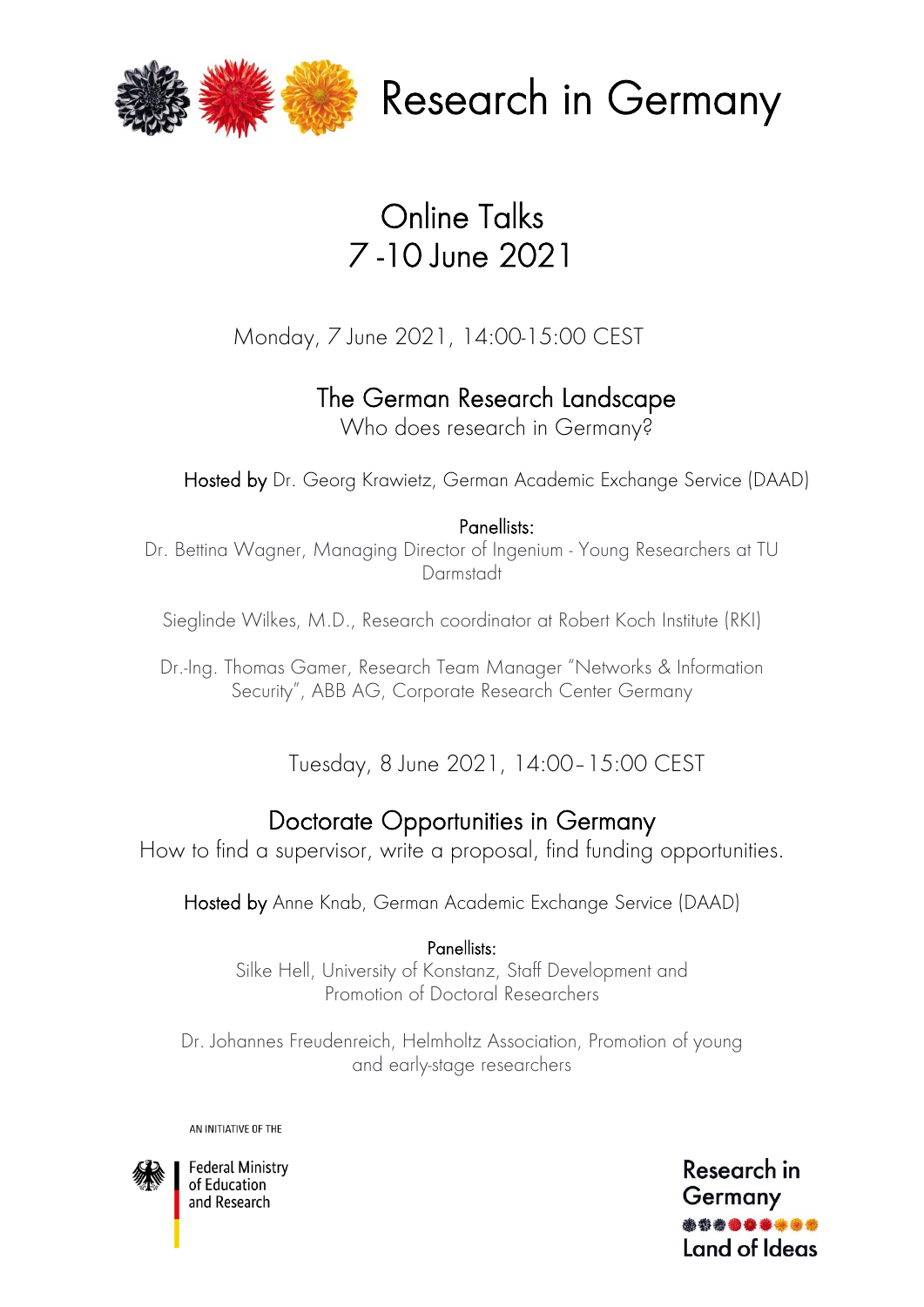

Research in Germany

Magdalena Matyjek, Doctoral Candidate at the Clinical Psychology of Social Interaction group, Berlin School of Mind and Brain, Humboldt-Universität zu Berlin

Wednesday, 9 June 2021, 14:00–15:00 CEST

### Postdoc opportunities in Germany

How to find a position and funding opportunities.

Hosted by Caroline Becker, German Academic Exchange Service (DAAD)

#### Panellists:

Dr. Ina von der Beck, German Research Foundation (DFG), section for graduate colleges, graduate schools and promotion of young researchers

Julia Küchel M.A. (tbc), University of Bonn, Team Leader Human Resource Development team for research staff

Dr. James Lightfoot, Max Planck Research Group Leader, research center caesar

Assoc. Prof. Aviv Gibali, University of Haifa, former postdoc at Fraunhofer Institute for Industrial Mathematics ITWM

Thursday, 10 June 2021, 14:00–15:00 CEST

## "Ask a professor"

…and get insights on selection criteria, how to address a professor successfully and everything you want to know about research!

Hosted by Cécile Jeblawei, German Academic Exchange Service (DAAD)

AN INITIATIVE OF THE



**Federal Ministry** of Education and Research

Research in Germany Land of Ideas